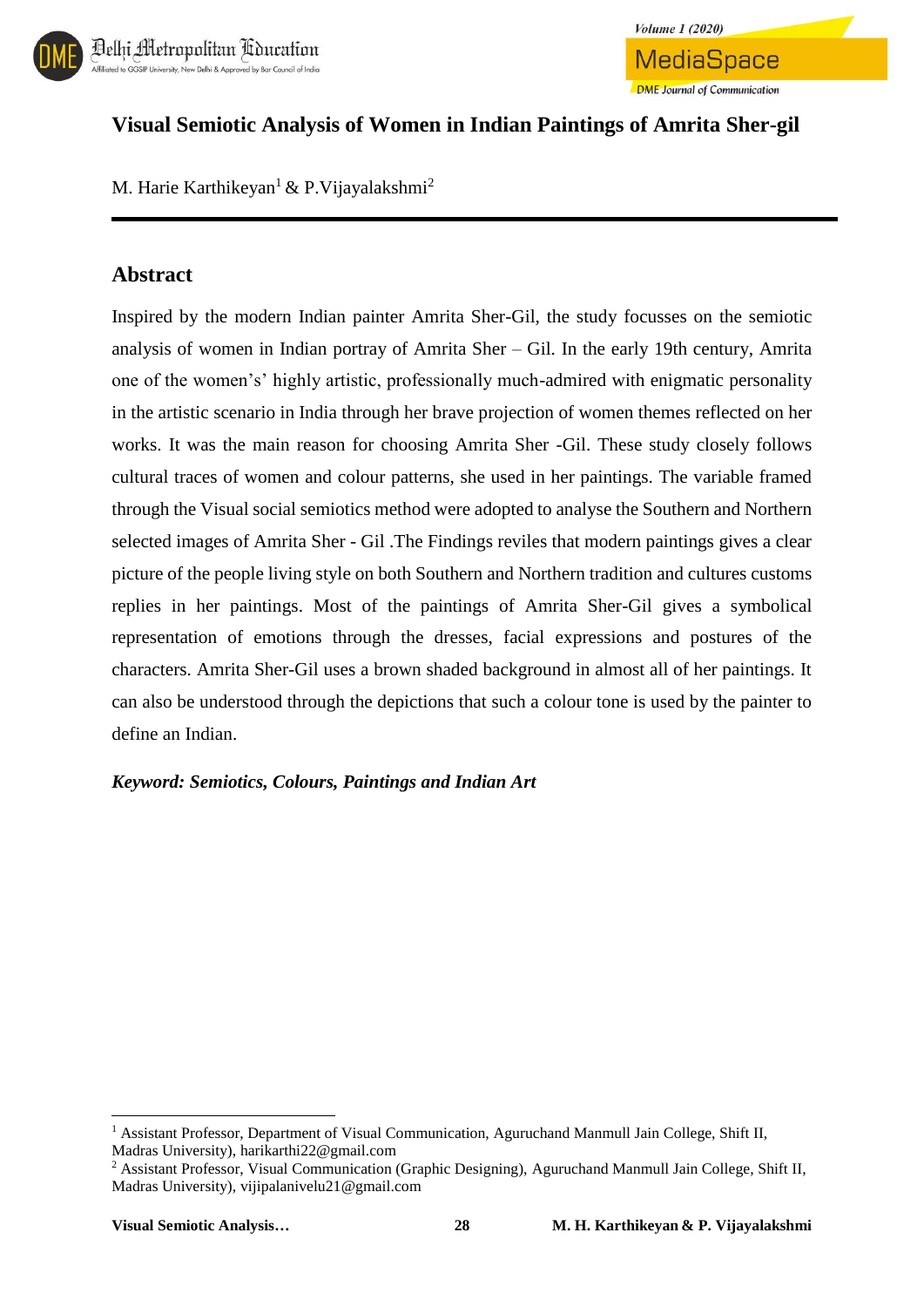

### **1. Introduction**

Early twenty first century is amazingly diverse and challenging conventional stereotypes in many ways. Indian Culture as Cross Section of society including literature, different landscape, architecture, cuisine , spiritual- mindedness and dress, Marriage, Family, Festivals, music, dance, social customs and life styles. Indian Culture as something very diverse and unique Indian Culture is full of several unique customs and traditions, which outsiders might find really fascinating. Indian ancient scriptures and art, which had dictated the way of life in India for thousands of years. Major of India religions were Buddhist Stupas and monasteries, Jain and Hindu temples, their ornamental motifs all speak for the culture of India and beauty. Numerous religious temples spread across the country that displays richness of Indian Culture and tradition through art, literature and scriptures. For example remarkable work, Rian, I. M., Park, J. H., Ahn, H. U., & Chang, D. (2007) Khajuraho as the archetype of sanctuaries by way of respect to fractal geometry and depicts the blends of fractal highlights of the sanctuary beginning the Hindu systems and reasoning. South India place of worship which is well-known for the architectural design, statue, long passages and roomy corridors. Indian Culture moreover appears exceptionally wonderful Islamic design. At that point Gurudwaras abundant Churches, all the societies were encompassed, engaged or rehabilitated with the dominant culture of India. So India has no monolithic culture.

Indian painting incorporates an exceptionally long convention with history in Indian art. The most punctual works of art, the petroglyphs of ancient times found in places like Bhimbetka, a few of them date some time recently 5500 BC. Bhushan N (2009) Tagore and Varma invented artistic traditional painting, which creation complex wave of nation for artistic. Many Indian painting were Ajanta, Miniature, Rajput, Mithila, and Mughal.

Amrita Sher -Gil was one amongst the foremost spectacular further because the most talented Indian artists bliss to the pre-colonial period. She was conjointly the vivacious as well because the solely Asian creative person to be electoral as Associate in Nursing Associate of the Grand Salon in Paris. Kress, G., & Van Leeuwen, T. (2006) paintings of Amrita Sher Gil show a big influence of the Western modes of painting. Her works conjointly mirror her deep passion and sense for colours. Her deep understanding of the Indian subjects conjointly comes across through her paintings. Amrita's paintings delineated individuals mind and self-reflective ladies figure were important in her paintings. Her subjective painting attracted the artists either owing to sheer beauty or owing to |the shape that we all know as feminine form. Amrita's paintings views disposal of men, lying happily, care-free, sensuous, or fawning. Earlier works

**Volume 1 (2020)** 

MediaSpace

**DME** Journal of Communication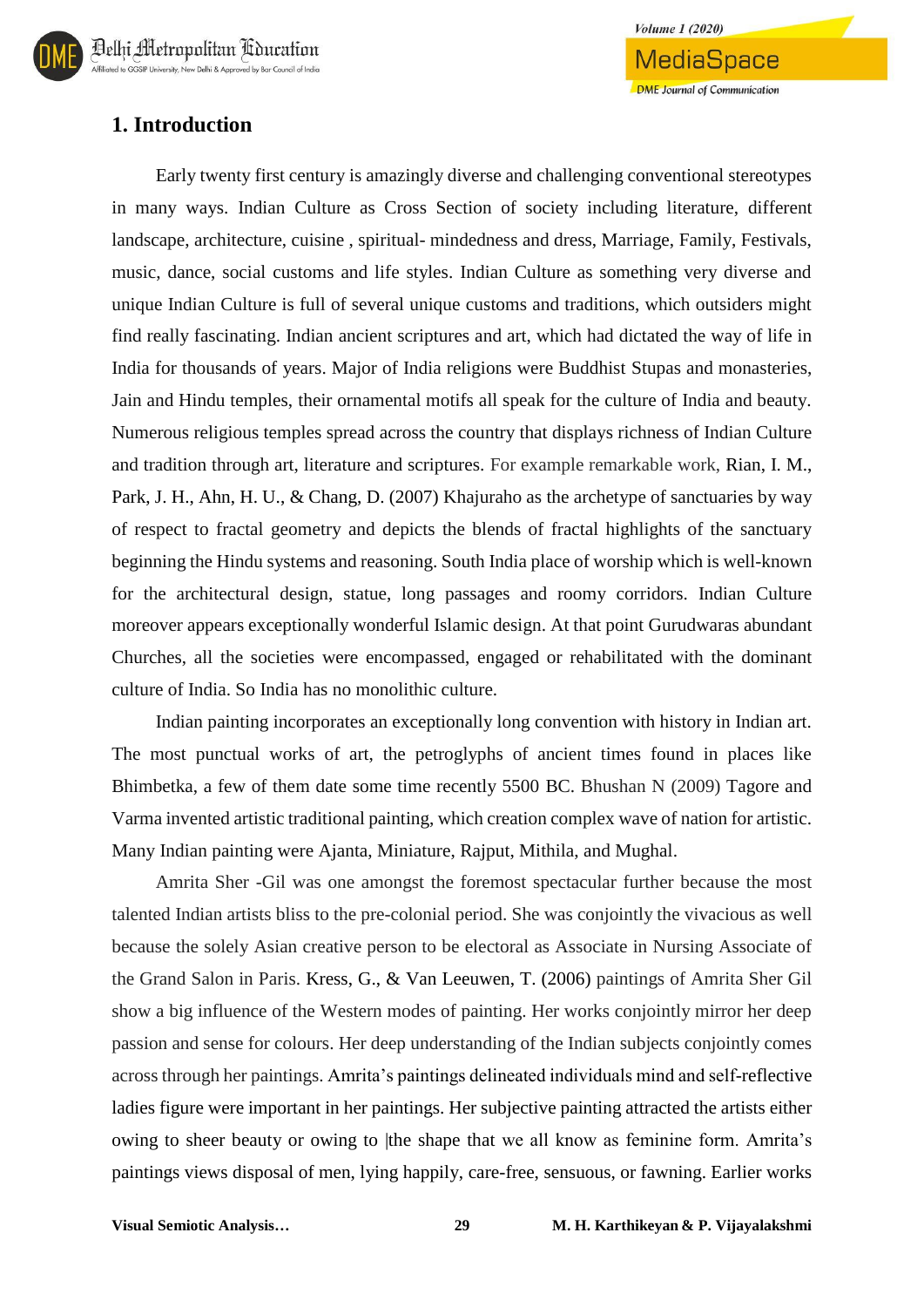her paintings seen as nudity, these paintings reflects her perspective of men relating to the gorgeous, aesthetic form, started obtaining a distinct perspective. One of the foremost challenging things for an artists to became a self-Portrayal of herself. Kan Tai-Keung (2012) and Liran Li (2013) have addressed the artistes to know ancient symbols that area unit wealthy in cultural heritage and inimitable to their region, reflected on their confidence.

## **2. Significance of this Study**

The study deals with Amrita's paintings of different art, subject matter of paintings, and use of raw materials and styles of Amrita Sher as a Pre-Modern Indian artist in the 20th century. The study further analyses the reformation of Indian Art in the paintings of Amrita Sher with special emphasis on expressing her thoughts through different brush strokes done in oil canvas. The research aimed to expose understandings of paint meaning by exploring in what way colour as a paint is read and interpreted, and how exactly it convey the colour meaning.

### **2.1 Objectives of the Study**

- a. To Study analysis with visual semiotic analysis on the Amrita Sher Gil Paintings, and how women were represented in her Paintings.
- b. To Analyse the colour patterns used in Amrita Sher- Gil used in her Indian paintings

Amrita primarily depicted woman form in her paintings, Woman in her paintings were not objects of desire but confident subjects depicting the very essence of womanhood. She understood the difficulty of Indian woman and her women were a lot more than just pleasing patterns of body contours. The Paintings are categorized into three ways. The first categories the paintings Amrita predominantly depicted woman form in her works, woman in her paintings were not objects of craving but confident themes depicting the very essence of womanhood. She implicit the difficulty of Indian woman and her women were a lot more than just pleasing patterns of body contours. The Paintings are categorized into three ways. The first categories the paintings are Hill Women, Child Bride, and Banana Sellers. This creates an atmosphere and look as if to treat woman as an abstract progenitive symbol. These canvases of her have an echo of the colours of the European palette. Self-Representations are second category "Twelve in Paris for four years" .The third category are Women At bath, Women resting on the Charpoy It depicts the women point of demonstrating the image in fashionable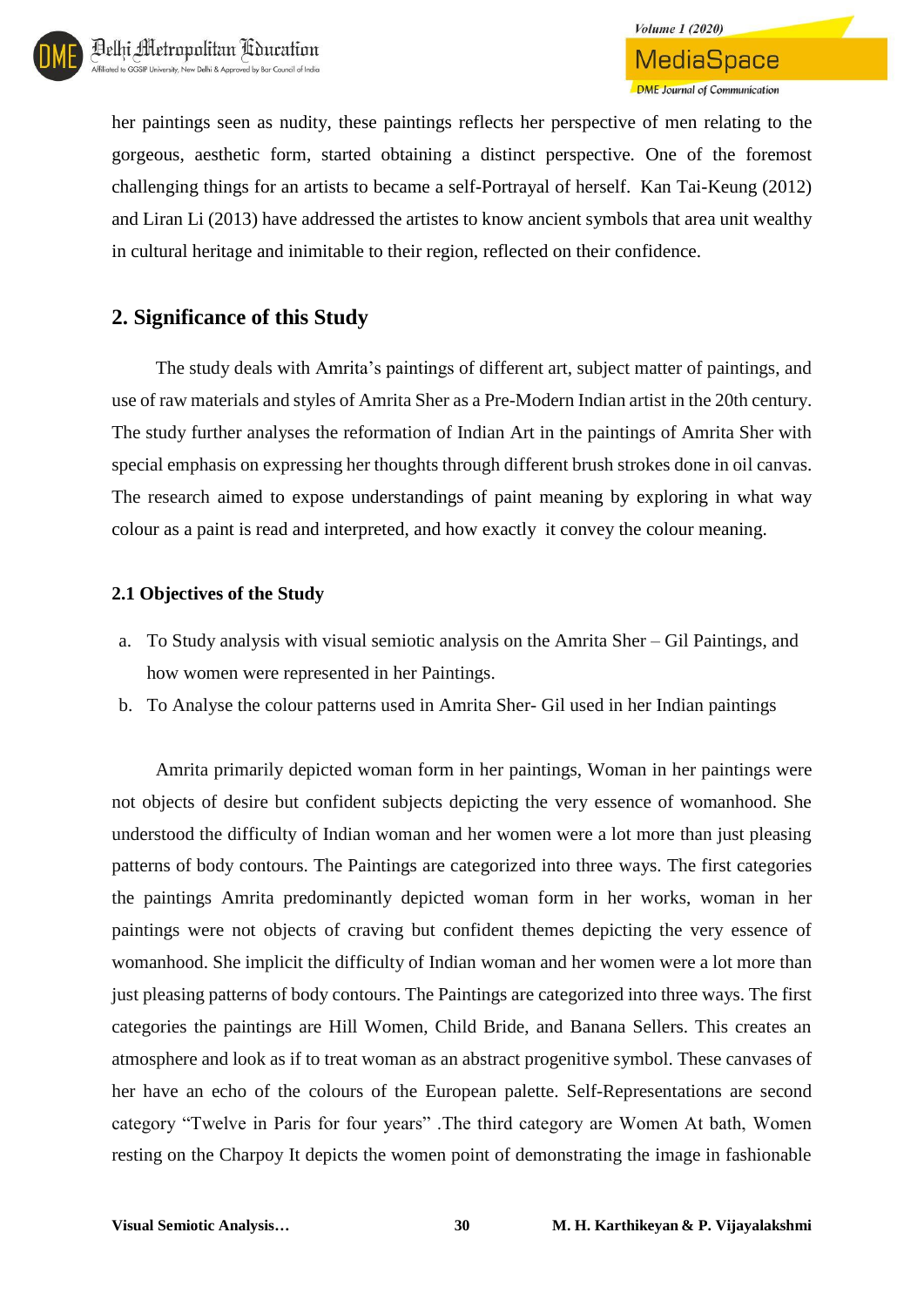

Indian art by a female artist. By emphasizing on the pith of womanhood instead of objectifying the body, she gave a curiously and way breaking move in anticipating the picture of ladies reflecting the female sensibility from female perspective.

## **3. Visual Social Semiotic Analysis**

The grammar of visual, designed by Kress and van Leeuwen (1996) established the social semiotic framework for analysing images, "We intend to provide inventories of the major compositional structures which have become established as conventions in the course of the history of visual semiotics, and to analyse how they are used to produce meaning by Contemporary image-makers". Further they visual social semiotics for metaphors in western culture, and analysis in the field of applied research and additional theory. Kress and van Leeuwen (1996) framework identifies that an image performs, at the same time, three types of meta-semiotic tasks to create meaning. These tasks are representational metafunction, interpersonal metafunction and compositional metafunction



**Source: Google Images**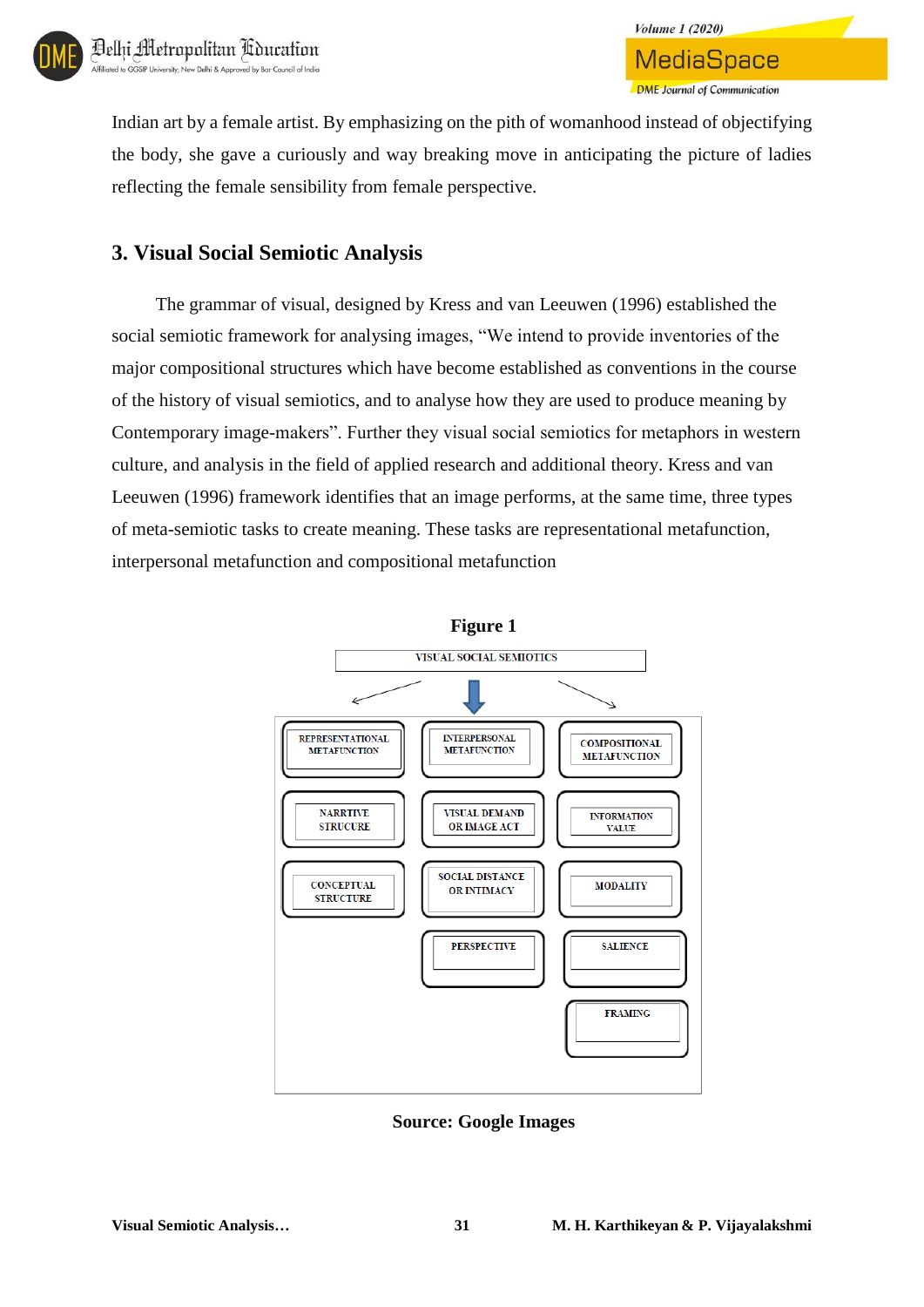Language as social-semiotic: Halliday (1978) profound the dialectical relationship with language operates through three functions:

- a. To communicate her own experience of the world;
- b. To express the communicator's attitude or mood on the subject of the experience, and also to position the receiver in terms of mood and attitude;

**Volume 1 (2020)** 

MediaSpace

**DME** Journal of Communication

c. To assembly these two into a coherent, perceptible form.

The first two functions were experiential and the interpersonal; the third was the compositional function (Riley H, 2013) in the social semiotics of relational art.

## **4. Method**

The study proposes a methodology that fetches social semiotic approach and to create of Amrita Sher - Gil ideational meaning, as it created specific relational connotation that represented people, place, things and ideas. The representation are permanently about the social and cultural paradigms. Gage (1999) has commented, 'colour presented an aspect of content as complex and resonant. The study variables framed through the visual social semiotics were used in visual social semiotics analysis method to analyse the Southern and Northern selected images of Amrita Sher - Gil paintings. The variables of the representational metafunction, interpersonal metafunction and Compositional metafunction interpret the images in the following aspects.

- a. In Representational Metafunction the variable 'narrative' allows viewers to create a story about the represented participants; the variable 'conceptual' explains the idea or concept conveyed in the image.
- b. In Interpersonal Metafunction the variable Visual Demand or Image Act creates a visual form of direct address and creates an imaginary relation to the viewer. The variable Social Distance and Intimacy interprets spatial distances between the images and explains' emotion and intimacy. Perspective explains the angle portrayed in the image and this refers to the position of the represented participants and the viewer.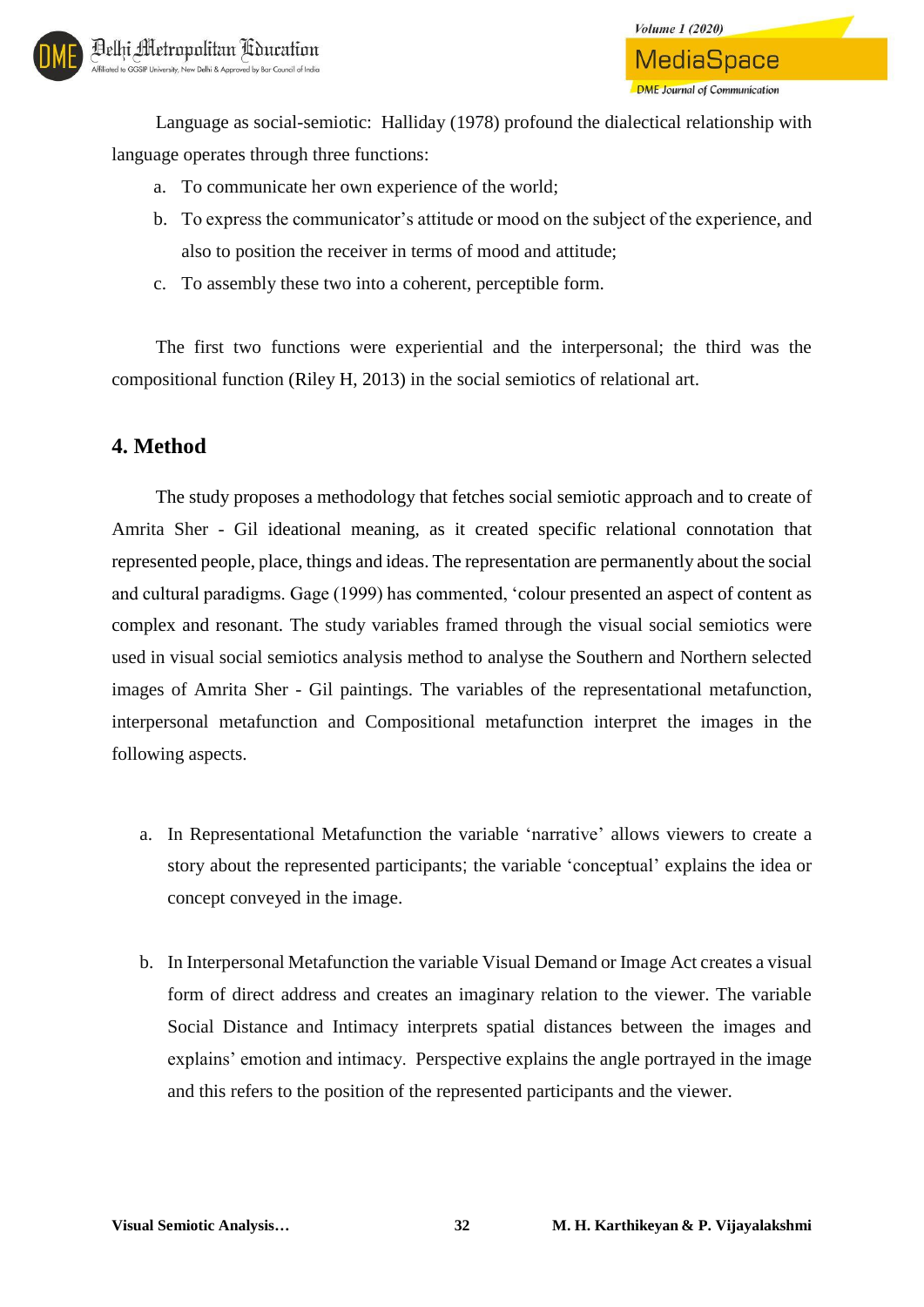

c. In Compositional Metafunction, the variable 'information value' explains the role played by the participants in the image based on the placement in the space. The variable Modality refers the feels about the visual message and elucidates the validity and reliability. The variable Salience explains the sharpness, clarity, size and colour of the image and creates meaning, framing represents the arrangement of the images, whether grouped together or separated.

Meta-Semiotic Tasks Performed in her Paintings, Categories of Amrita Sher - Gil Painting into South Indian Paintings (2) Bride's Toilet, Villagers market and Northern Indian Women (2) Three Young Girls, Mother India.



**Figure 2: Bride's Toilet**

**Source: Google Images**

**Figure 3: Villagers market**



**Source: Google Images**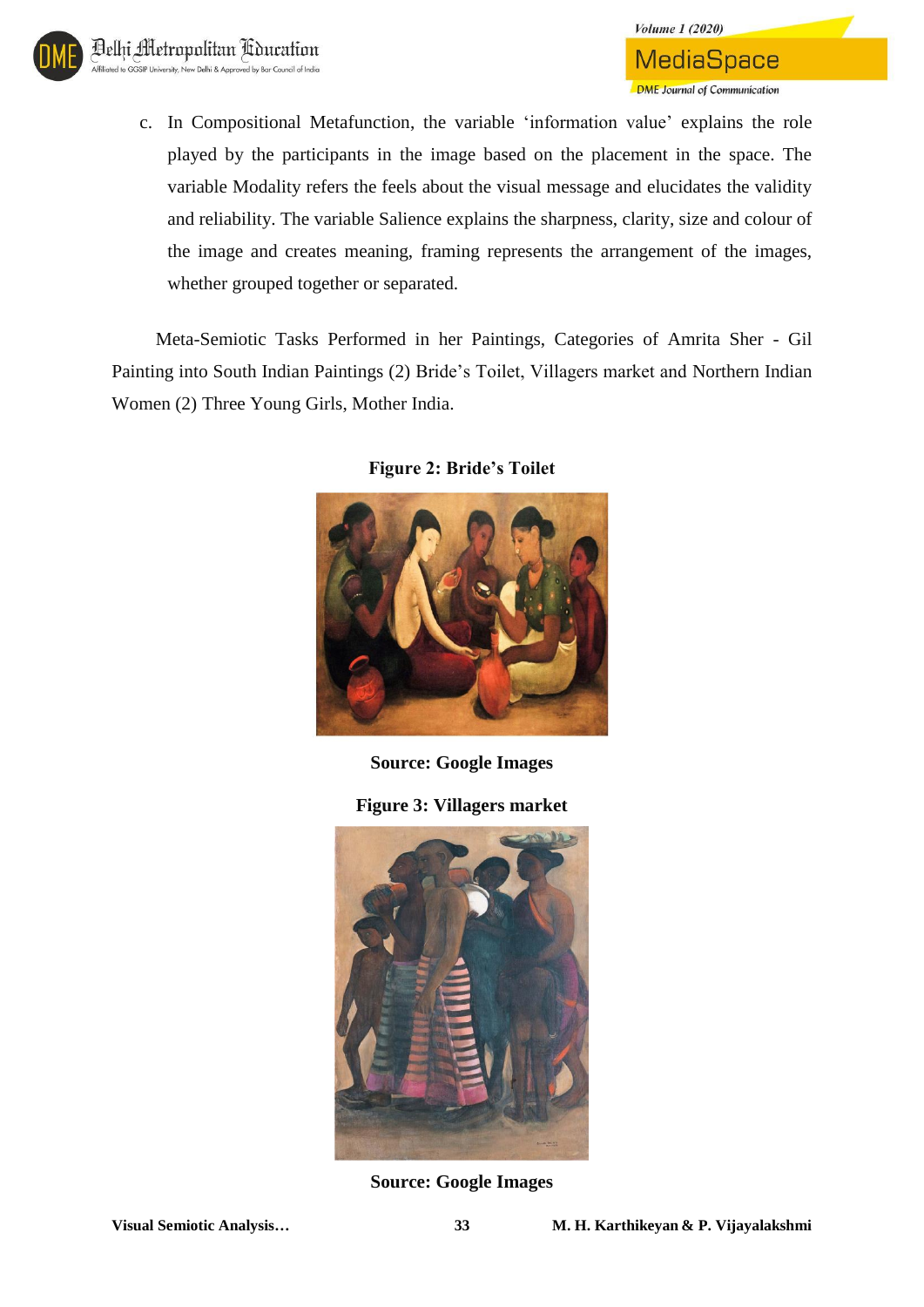

## **5. Analysis**

### **5.1 Bride's Toilet**

### 5.1.1 Representational Metafunction

Narrative Structure image narrates a girl bride getting ready for her marriage ceremony and other two female around her are professionals (Beauticians).Conceptual Structure the concept of the image is "bride toilet" and the bride's yellow body is flat and has less mass than the other figures. The limbs are treated differently for the different characters in the image. The bride is getting ready with the help of attendant figures.

### 5.1.2 Interpersonal Metafunction

Visual Demand or Image Act image acts as a portrayal of bride and the two attendant figures. The image depicts the true culture of South India .The picture conveys that the bride is going to get ready for the marriage ceremony with the help of two attendant figures. Social Distance and Intimacy a close intimacy with the viewers as it grasps the attention of South Indian brides. The painting tends to attach themselves to the image as it clearly portrays the bride getting ready for her marriage with hatred and anguish on her face with the help of attendant figures and the background empty spaces were as Light Brown (Burnt sienna, Yellow ochre, White) colour. Emotive way. Perspective The artist concentrates more on bride's face and the mehandhi in her hands. The reddish colour of the mehandi and the fierce shown in the eyebrows of the bride indicates that bride is forced for her marriage. People around her were unhappy.

#### 5.1.3 Compositional Metafunction

Information Value the participants in paintings is bride, two attendant figures. The woman who is sitting in the centre is a bride, which can be confirmed by her way of dressing and the mehandhi in her hand. Modality The painting depicts the marital ceremony of the backward class people of a particular south Indian region. The painting is modal that it displays the reality of the marriage of the lower class people. It shows that they are the ghettos of the particular area. Salience relevant to the culture of South India considering the dressings and the makeover of the two attendant figures and the bride in the frame. The bride has special fascination for the colour red. They have a symbolic meaning that changes with different

**Volume 1 (2020)** 

MediaSpace

**DME Journal of Communication**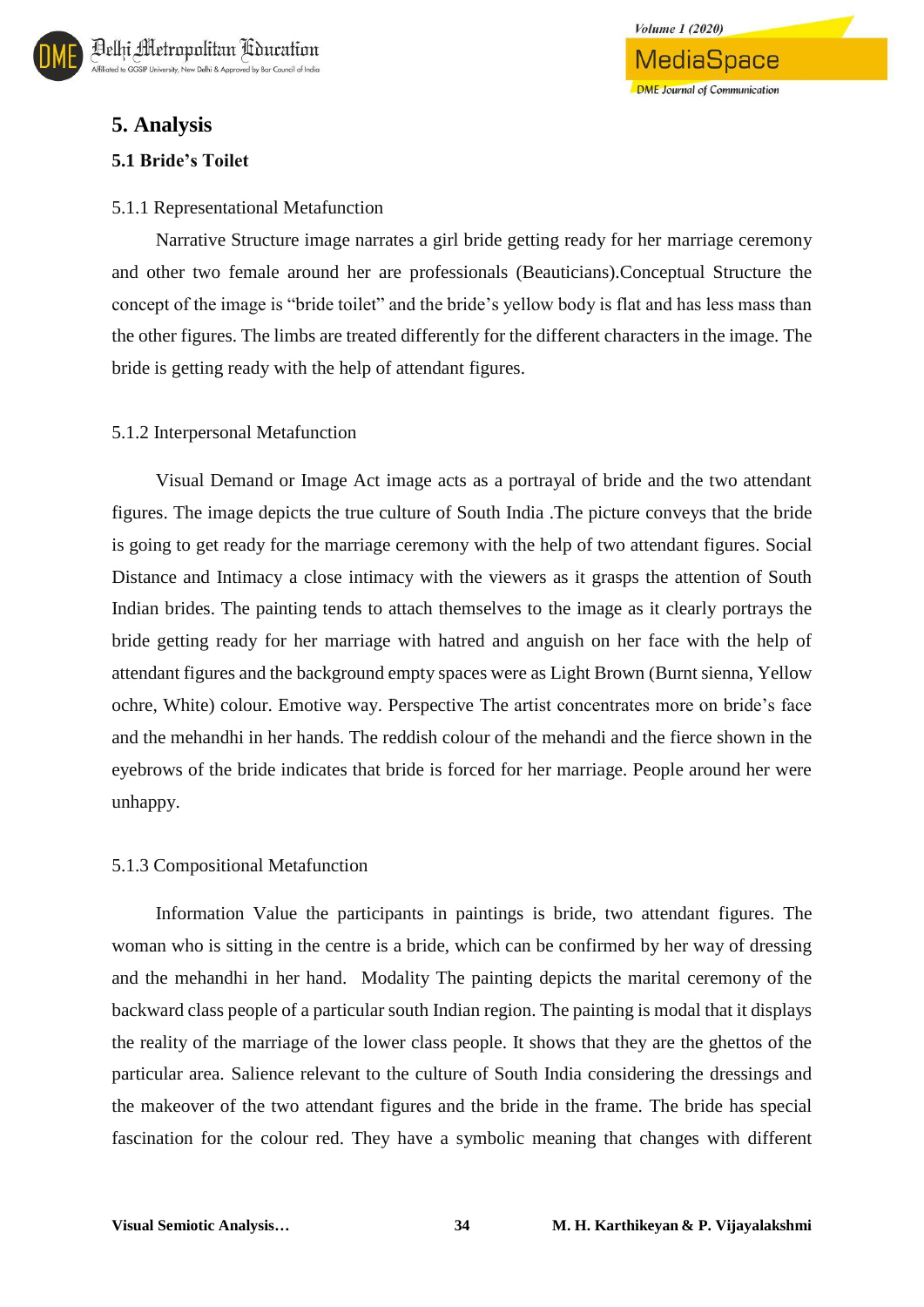cultures and countries. The red is the colour for the celebration of weddings .In India red indicates weddings and its revelries and

Women wear a red saree on occasion's as it stands out against the dark tones of her background (Burnt sienna, yellow ochre, White = Light) Brown. Red using colours for high symbolic and emotive value. **Framing** only valid elements that place in the composition .Starting from the side details like pots in the foreground, the bowl in her hand of the attendant figure are arranged in a given frame by the artist thus leaving empty space that makes the central subject prominent. The arrangements of the image are grouped by the artist.

### **5.2 Villagers Market**

### 5.2.1 Representational Metafunction

Narrative Structure The image narrates and shows two kids, two women and two men are with the hopeless faces; The women in the right side of the frame carrying a bunch of bananas in the basket to visit the market along with their family. Conceptual Structure the concept temptation to show peasants at work. In this painting, encircled by six figures, two naked kids, two women, and two half naked men are in the market with some personal belongings.

### 5.2.2 Interpersonal Metafunction

Visual Demand or Image Act the image shows a group of villagers going to the market .The image depicts the culture habits of south India villagers... Social Distance and Intimacy the image it clearly portrays the south Indians groups are going to the market and the background empty spaces are painted with Light Brown and shabby in colour. Perspective view of Indian villagers going to market .The two peasants family were returning from the market feeling disappointment about the trade and their inability to buy clothes to their children. The artist concentrates more on characters in the group.

### 5.2.3 Compositional Metafunction

Modality The image has clearly portrayed the group of villagers are from the subcontinent. The villagers are driven throughout the restless urge of ordinary village people of south Indian region. The figures seemed to have stepped down from the cave walls to go about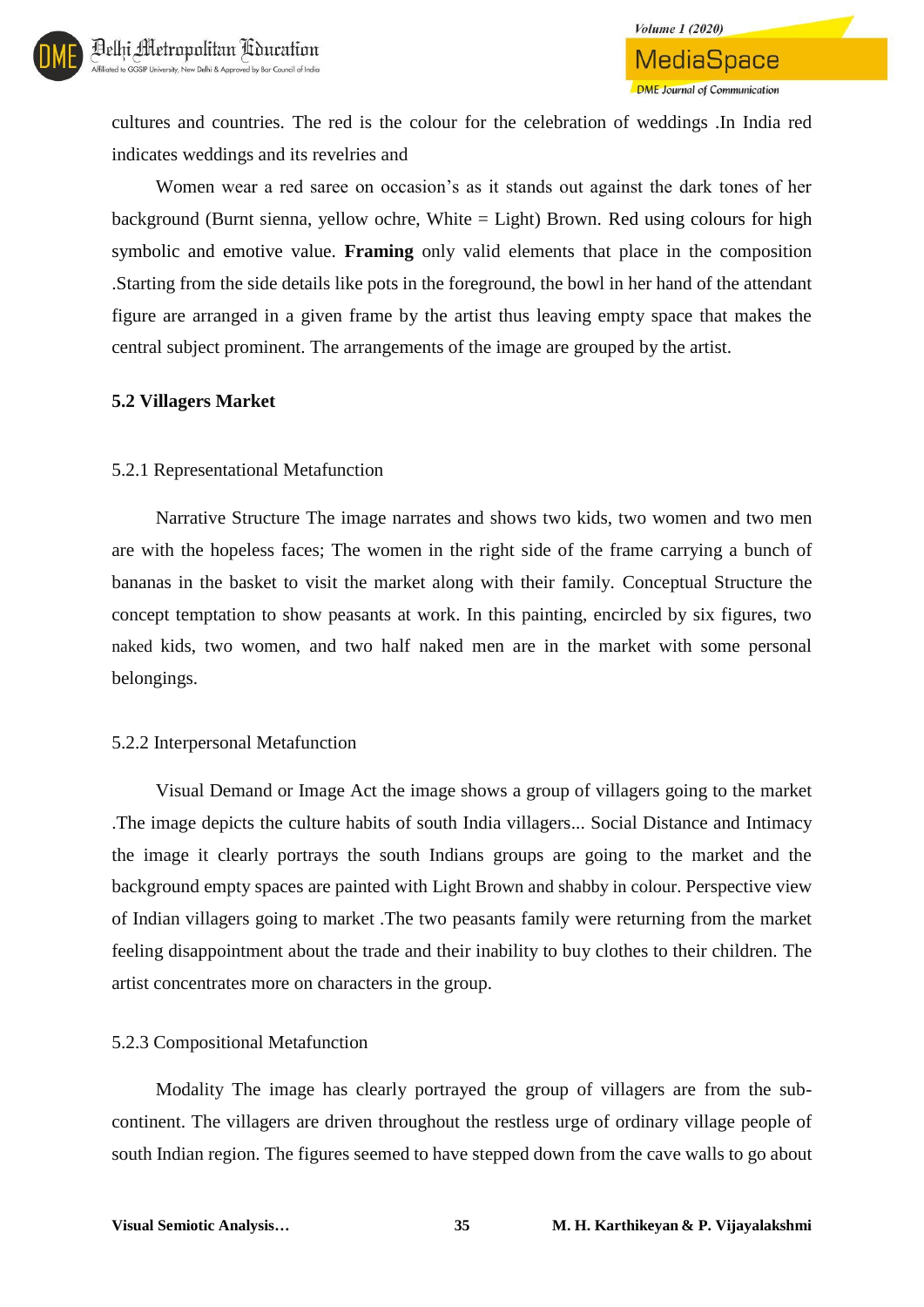

### **MediaSpace DME** Journal of Communication

**Volume 1 (2020)** 

their everyday affairs. Salience figure reviles to the culture of South India considering the dressings and the makeover of the villagers with their burnt sienna bodies. Their excellent clothes of black and pink striped dhotis of men and plain coloured saris with strong colour border of women in Violet (Cobalt Blue, Vermilion Red, and Prussian blue) and their progression prove the fleeting effects of dullness and give the real impression of a momentary movement in the painting. Dry background are light brown (Burnt sienna, Yellow ochre, white) muddy shadows on the soil and the drama, project the 'academic' conventions of the artist aligned with the solid social realization of the subject matter. Framing the figure 2 shows girl child is carrying a pot in her hand. The man carrying a mat roll in his hand are perfectly arranged in a frame. Crowded with figures, the composition is filled with shabby colours.

## **North Indian Paintings Figure 4: Hill Women**



**Source: Google Images**

### **Figure 5: Mother India**



**Source: Google Images**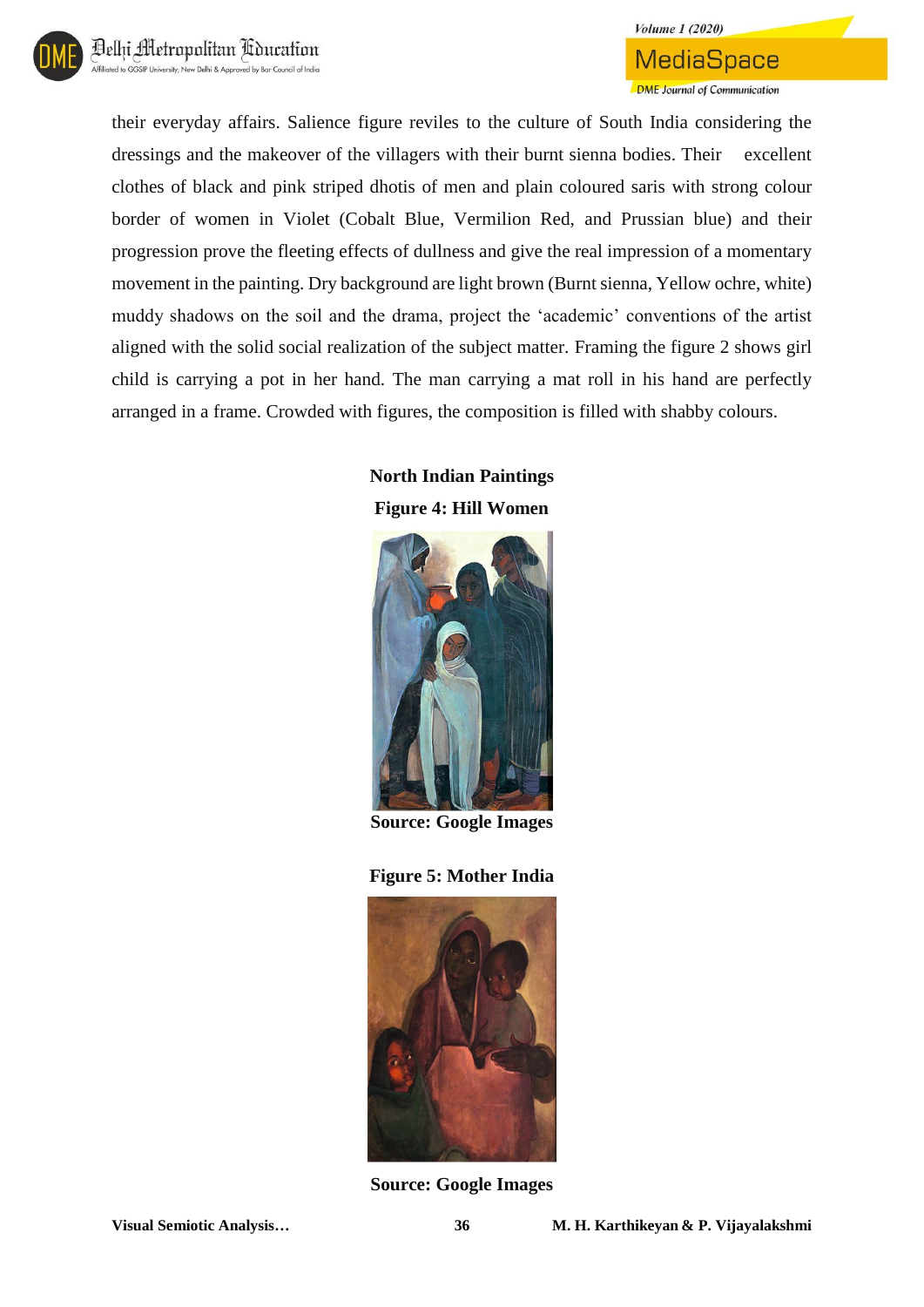

### **5.3 Hill Women**

#### **5.3.1 Representational Metafunction**

**Narrative Structure** shows a group of the two girl kids two young women and yet they prevails a passive, melancholic mood in the static images. **Conceptual Structure** concept of the thin bodies of the poor folk are transmuted to figures bearing an unutterable grace and dignity.

#### **5.3.2 Interpersonal Metafunction**

**Visual Demand or Image Act** image acts as a portrayal of the two girl kids and two young

Women are in cloying sentimentality. **Social Distance and Intimacy**, painting has a close intimacy with the viewers as the subject in the image it grasps the attention to all. The Artist did not depict them with a cloying sentimentality rather than approach the problem on the more abstract plane of the purely pictorial not because of essentially a painter but because she hates cheap emotional appeal and the background empty spaces are painted with a shabby in colours.

**Perspective** view has a sense of gravity to the figures, yet overcome a passive, gloomy mood in the still images. **Compositional** The role of the participants is two girl kids and two young women

#### **Modality**

The image is painted with the message to the viewer expressed the scorn for modern representations of India which represented a beautiful landscape while recognizing the misery of the poor first as a sentimental picturesque detail .The variant in the quality of four female figures is placed in the whole picture plane of the canvas and depicts a weak, gloomy and freezing outlook of hilly terrain. After producing these pieces that eulogize the dignity of the hill folk, the paintings portray exceptionally emaciated, starved men and women, of the Pahari

Villagers whom she congregated around the Summer Hill residence in Shimla. **Salience** image relevant to the culture of North India .Hill women is their dole-full expressions and their outlines are reminiscent of tombstones. Closer inspection reveals a carefully contrived play of light and dark masses. Near the centre of the canvas a child dark face is ringed by a pale shawl; this light and slight foreground figure as a whole is set off against a larger dark counterpart behind.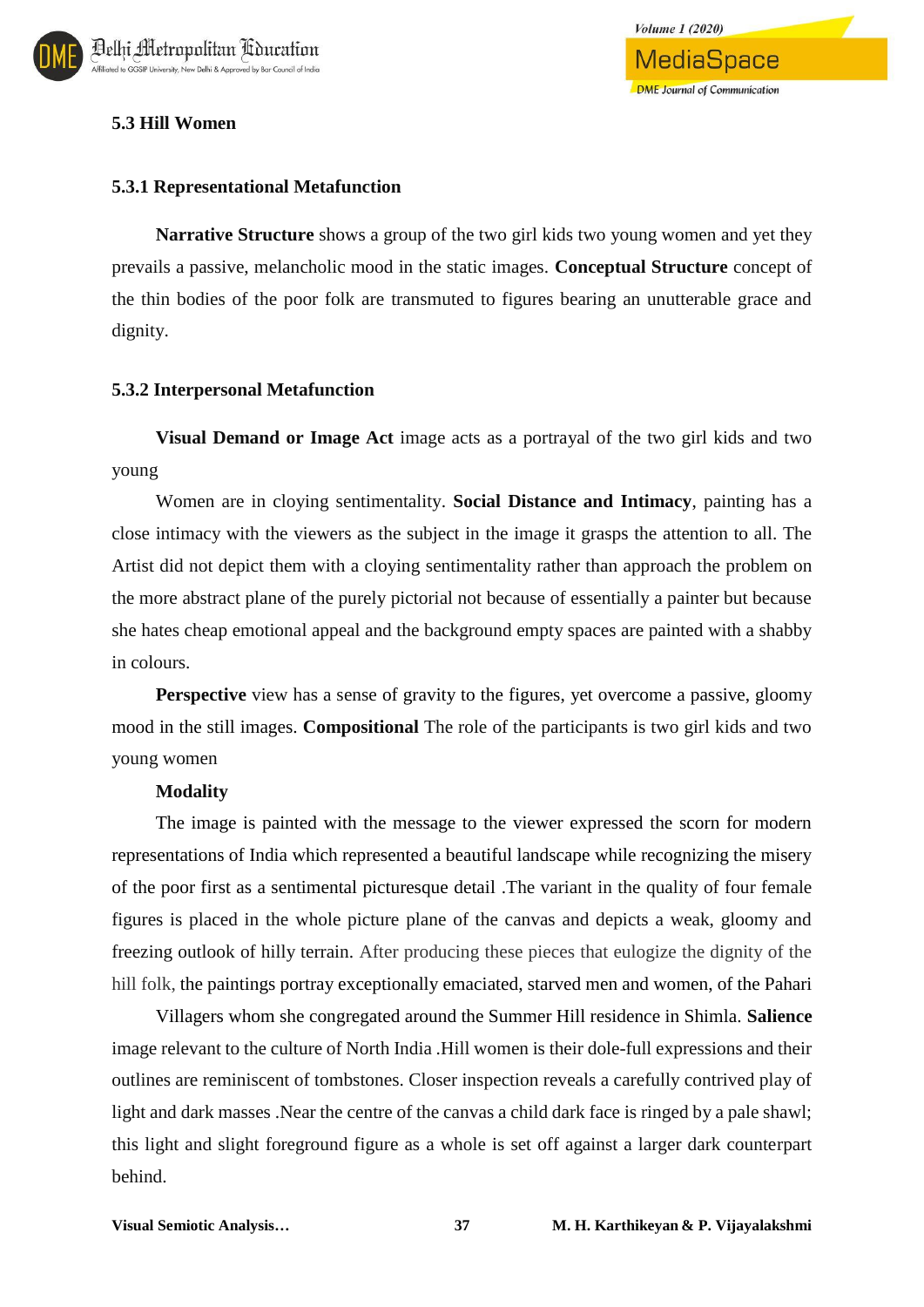Further beyond, two figures turn inwards in near mirror- image of each other, one dark, the other clad in a Lighter tone .All three dark heads are silhouetted against the bright background, each echoing the form but inverting the colour pattern of the central child. The irregular rhythm of curves at the top of the canvas is anchored by the more static alternation of light and dark verticals at the base. Hill Women shaped again an immense cluster of female figures, which converse a sagacity of significance and it beat a reactive, dull temper in the still images. **Framing** the women seem detached from each other, each directing the gaze inwards, the pictorial form establishes relations between them. The introspection bounded into a group. The image has clearly give the impression to treat woman as an abstract progenitive symbol.

### **5.4 Mother India**

### 5.4.1 Representational Metafunction

**Narrative Structure** mother India image narrates about a family one kid, one girl child, and women are waiting for something in a hopeless faces**. Conceptual Structure** Social context represented the poor women beggars.

### 5.4.2 Interpersonal Metafunction

**Visual Demand or Image Act** image acts as portrayals of the family. **Social Distance and Intimacy** Image has a close intimacy with the viewers as the subject in the image it grasps the attention to all. It can be outspokenness and strong and has painted the empty spaces with the background of (Burnt sienna, Yellow ochre, white) with shabby colours.

### 5.4.3 Compositional Metafunction

**Information Value** (one woman, a kid, and girl child). **Modality** the message figures represents poor of Picasso's in blue period. They have some sort of social content. Mother India presents the powerful nation through its depiction of the land as mother and the mother as land as it is enshrined in a discourse of Nationhood. Mother India are the nature of motherless. It is the "true" life of India and the life of the villagers. The symbolism of the mother as divine derives from the cult worship of mother goddesses, especially in Northern India. It is one defining myths of post-independence India. Mother India as a cultural signifier resonates particularly in the context of motherhood. **Salience** The black tone is applied on her face says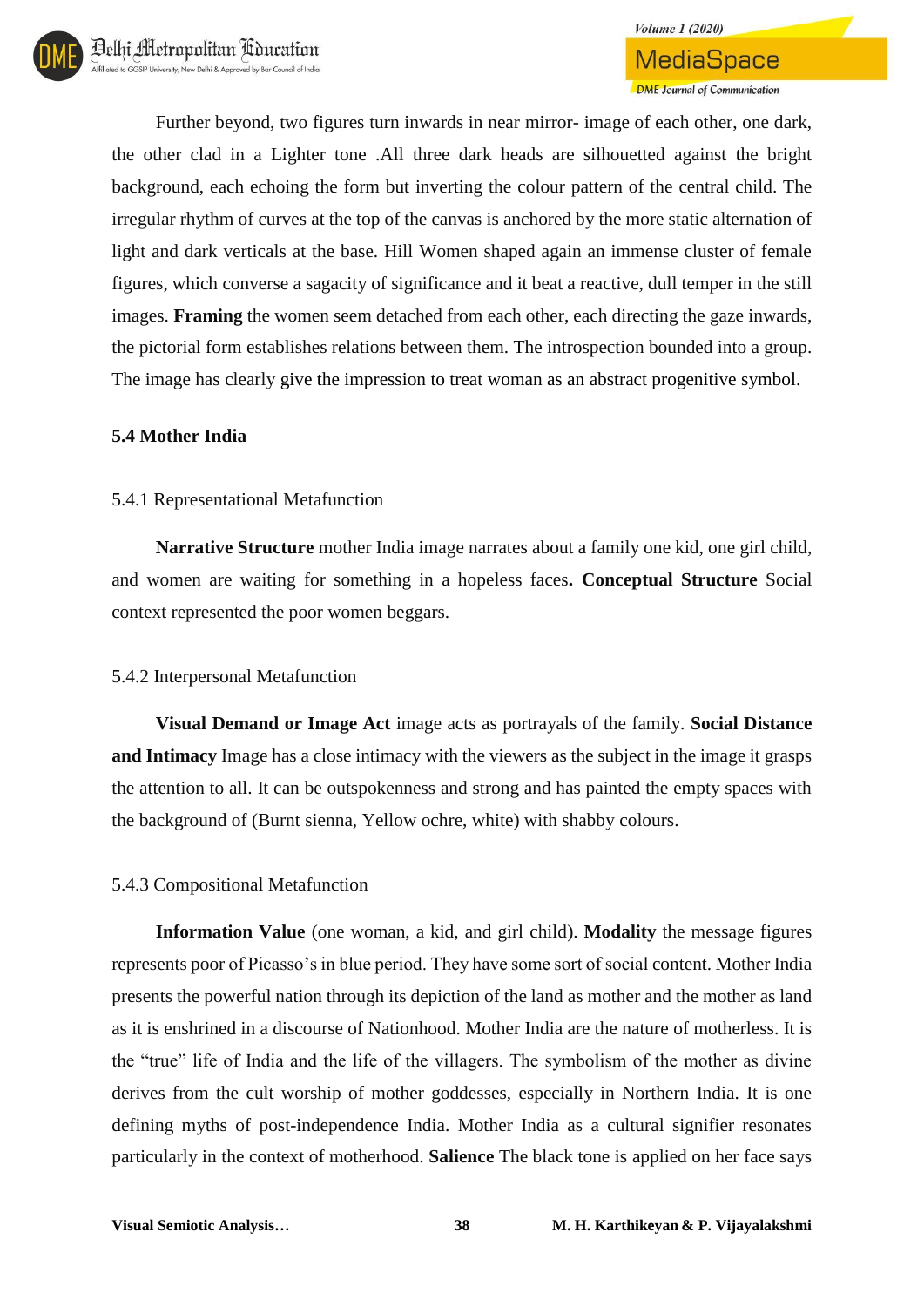in symbolic way they are beggars. In addition The Women holding a kid are detailed clearly with beautiful sharp eyes (Vermilion red, White, Pink). The face of kid is very dark tone (Burnt sienna, Yellow ochre). The portrait of a women in the centre is dark skinned, striking 'Ugliness'. The colour tone of her dress are in Pink (Burnt Sienna, Vermilion Red) and her body is fully covered with the purdah. **Framing** subject of a woman, the girl child in the left and the kid stood on the mother is correctly framed by the artist. The image framed the meaning as poverty.

### **6. Findings**

The Paintings of Amrita Sher –Gil demonstrate the in-depth content of south and north Portrayal of women in India. The Ornaments & costumes used to portray the Feminine in Amrita Sher –Gil belong to the period after 1900. The culture feel in the minds of the Viewers. The Paintings are so lively it creates a meaning to the artwork, which gives an emotional feel to the viewers. The Paintings gives a clear picture of the people living on both the Northern &Southern of India Women play a vital role in her paintings their faces reflects a sense of pity. Portrayal of women in her paintings has a high respect which indirectly denotes the importance of women living a life of poverty. The two south Indian paintings done by Amrita Sher -Gil has children characters in it. In both the paintings, the children have been depicted without clothes, which give a look of poverty. She uses a brown shaded background in almost all of her paintings. In particularly culture of Mughal style in the North India paintings considering the dressings and the makeover of the poor villagers.

It cleanly understood through the depictions that such a colour tone is used by the painter to define an Indian. Most of the paintings gives a symbolical representation of emotions through the dresses, facial expressions and postures of the characters. G Chadha (2016) pointed out that her painful life experiences both in forms of physically and psychologically. Her sketches means of overwhelming her pain in the form of lost love, fight with her physical ailments and her personal loss. She has internalized her sadness and pain conveyed it into her portraits.

## **7. Conclusion**

The study it is analysed that the paintings of Amrita Sher-Gil have the perfect sense of Indian culture. It reaches the viewers with Great attraction. The way the subject in the painting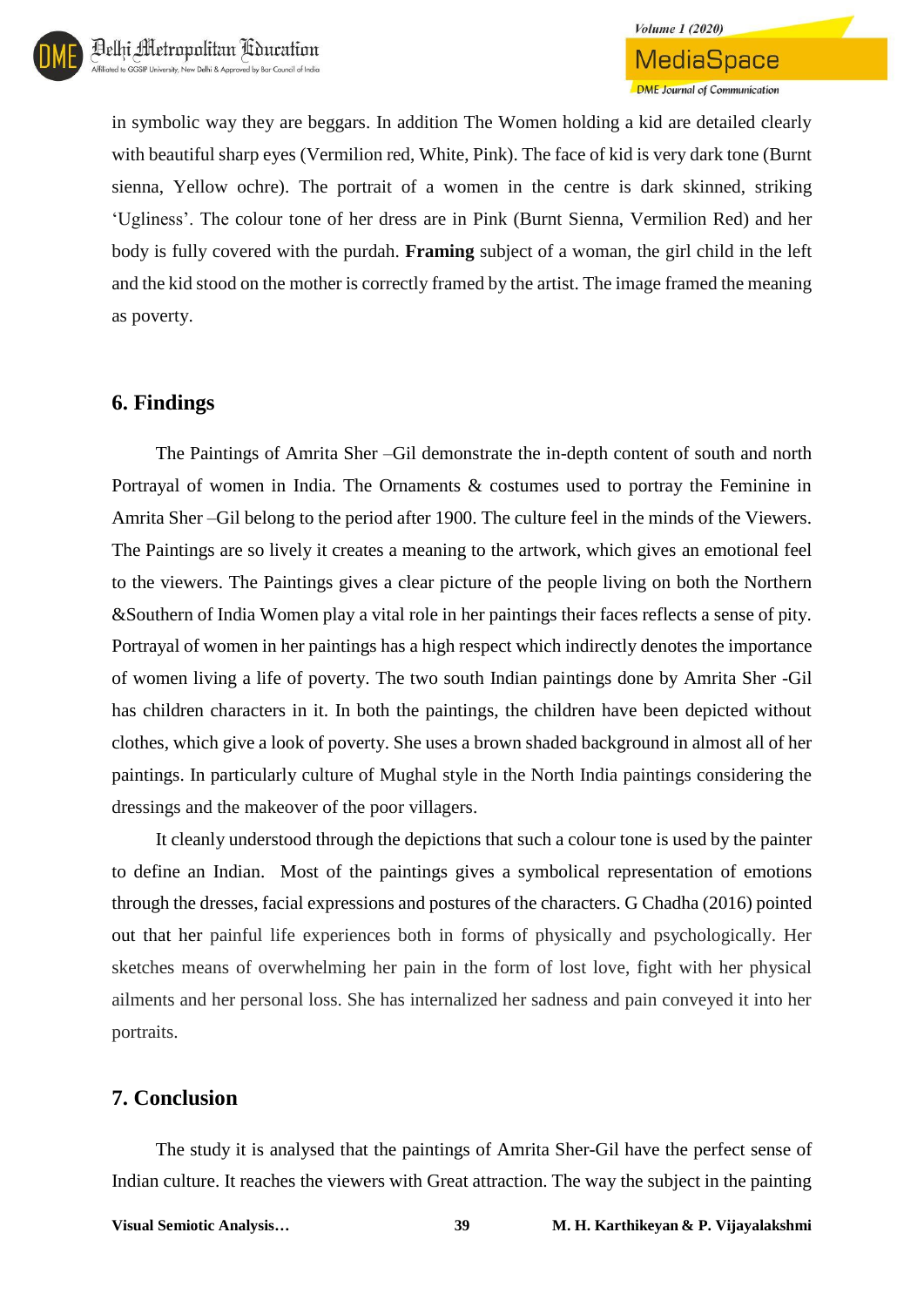

is portrayed has several Semiotic meaning .The object in the frame also convey the perfect reflection of the Indian art in term of Red colours for high symbolic and emotive value. Portrayal of women some of whom were fully autonomous and authorized. the women's represented by Amrita Sher-Gil have all unbroken their gender at its own place and haven't tried to flee from it, that makes these representations exceptional and distinguishes Each and every painting reminds the traditions of India and thoughts of Indian artist who wants to reform the women in India. Amrita fell beneath the social stereotypes, but she had the proficient, freelance and powerful lady that caught the eye of her creative work.